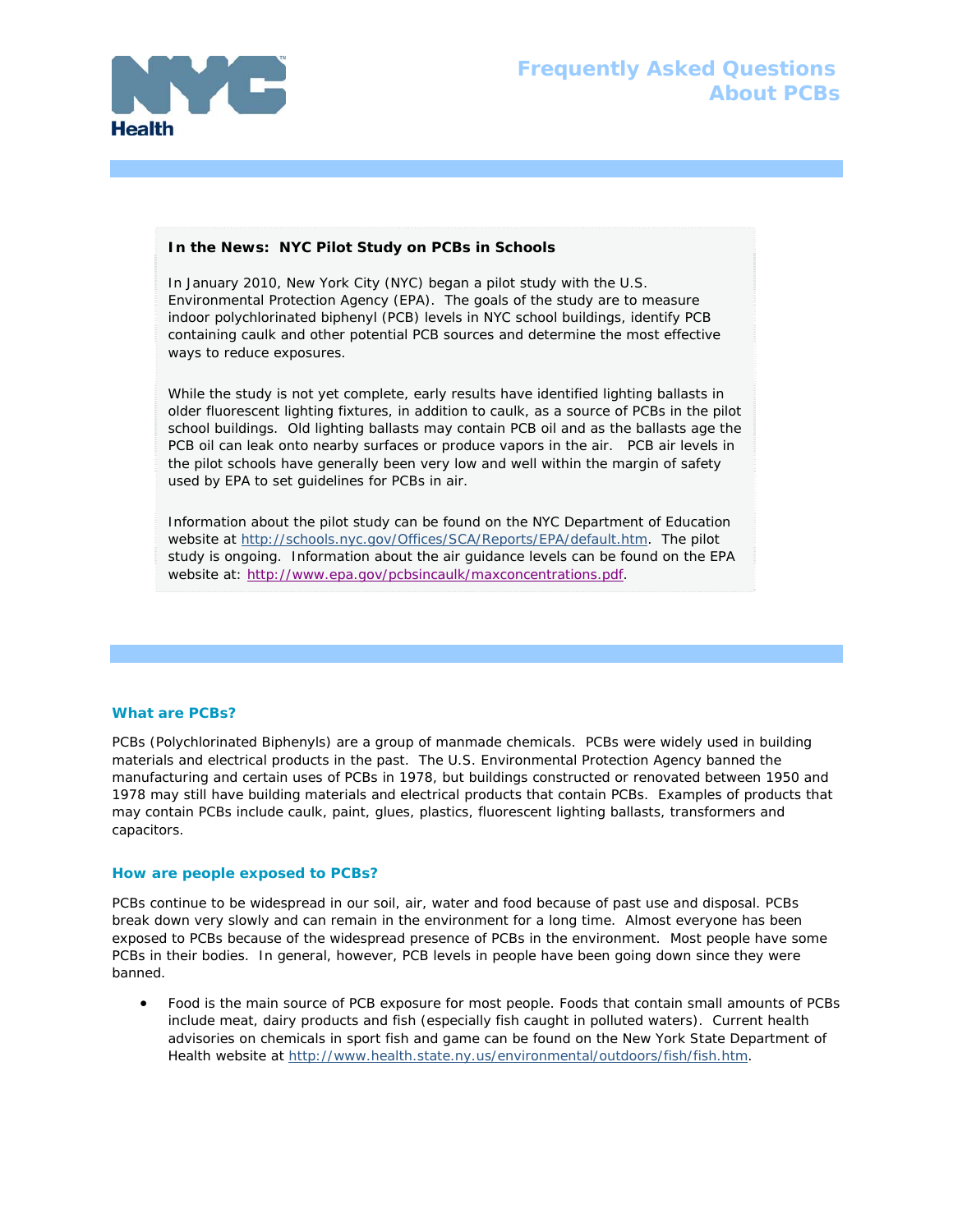Building materials and electrical products can generate PCB-containing vapors and dust when they break down or are disturbed. Building occupants may be exposed by breathing in PCB-containing dust or vapors, accidental hand to mouth contact, or by skin contact with PCB materials.

## **Can a medical test determine exposure to PCBs?**

Laboratory tests can measure PCB levels in blood, fat tissue and breast milk. These tests are useful for research but they cannot determine when, where, or for how long a person was exposed to PCBs. Nor can they determine the likelihood of adverse health effects from PCB exposure.

#### **What are the potential health effects from exposure to PCBs?**

The potential for health effects from PCBs, as with other chemicals, depend on how much, how often, and how long someone is exposed. Existing scientific studies have not shown PCB exposures from building materials to cause health effects in building occupants. While these studies are limited, they included buildings that generally have much higher levels than those seen in the pilot schools.

- Studies have shown behavioral and developmental problems among children whose mothers were either exposed to large amounts of PCBs or regularly ate fish from contaminated waters during pregnancy.
- Evidence is limited on PCBs and cancer in humans, but PCBs are classified as probable human carcinogens. Some studies of workers suggest that high-level exposure increases the risk of liver cancer. PCBs have been found to cause cancer and other health effects in laboratory animals.
- Scientists have looked at PCB exposure as a risk factor for developing disorders of the liver, thyroid, reproductive and immune systems. These studies have shown inconsistent results and do not provide a clear link between PCB exposure and these health effects.

Although high-dose exposure to PCBs may cause chloracne, a rash-like condition, nausea, vomiting, abdominal pain, headaches and dizziness, severe symptoms like these have only been seen among people with exposure to large amounts of PCBs in the workplace or following accidental consumption.

#### **What are the potential health effects from exposure to PCBs in NYC schools?**

There is no immediate health concern and health effects from long term exposure to the air in school buildings are unlikely to occur at the PCB levels seen in the NYC schools. To better understand air levels in schools, EPA has developed air guidance levels that are very protective of human health. These levels contain a wide margin of safety and include consideration of sensitive subpopulations and a lifetime of exposure. Air results from the NYC pilot study in schools have been within the margin of safety. (Information about the air guidance levels can be found on the EPA website at: http://www.epa.gov/pcbsincaulk/maxconcentrations.pdf).

#### **What can be done to reduce PCB exposures in buildings?**

Potential exposures to PCBs should be minimized. Proper cleaning and building maintenance can minimize exposure to PCBs from building materials. Below are some practical tips.

*Building managers and maintenance staff should:* 

 **Reduce the potential for PCB exposure:** Maintain building materials and electrical products in good condition. Conduct visual inspections routinely to identify and remedy deteriorating caulk and leaking lighting ballasts.